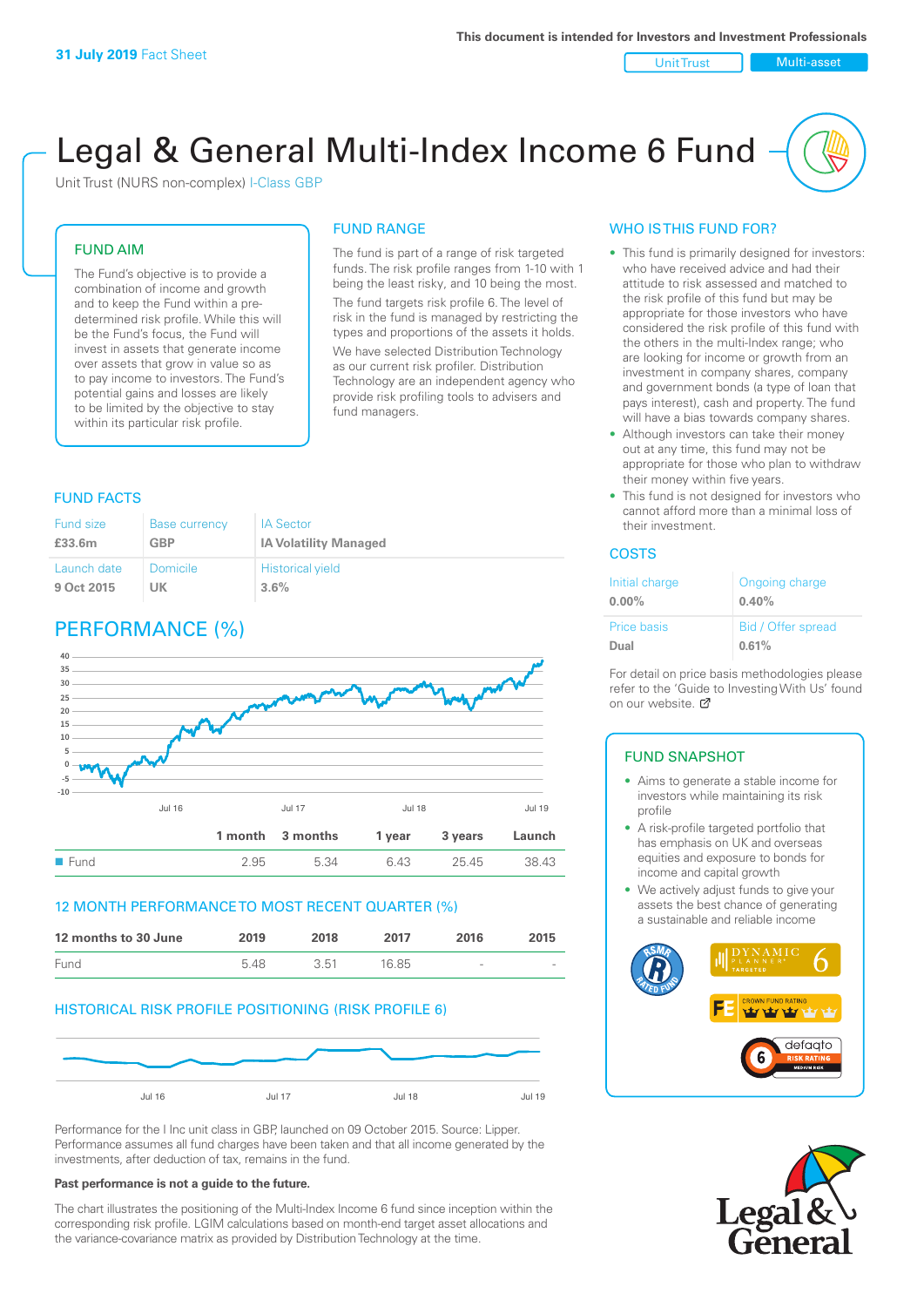## Legal & General Multi-Index Income 6 Fund

Unit Trust (NURS non-complex) I-Class GBP

## PORTFOLIO BREAKDOWN

All data source LGIM unless otherwise stated. Totals may not sum due to rounding.





#### FUND MANAGERS

The fund managers have responsibility for managing the multi-index fund range. They are part of the Multi-Asset Funds (MAF) team in LGIM. This team focuses on designing and managing multi-asset funds that are tailored to match the specific objectives of various client types. The team sits within a wider Asset Allocation team which combines both depth of experience with a broad range of expertise from different fields, including fund management, investment consulting and risk management roles.

## TOP 10 HOLDINGS (%)

| <b>L&amp;G UK Index Trust</b>                                    | 11.5 |
|------------------------------------------------------------------|------|
| iShares UK Dividend UCITS ETF                                    | 9.6  |
| L&G Emerging Markets Government Bond (US\$) Index Fund           | 7.8  |
| L&G Emerging Markets Government Bond (Local Currency) Index Fund | 7.8  |
| <b>L&amp;G US Index Trust</b>                                    | 6.6  |
| L&G High Income Trust                                            | 5.9  |
| L&G Global Emerging Markets Index Fund                           | 5.3  |
| <b>L&amp;G Pacific Index Trust</b>                               | 4.9  |
| L&G European Index Trust                                         | 4.7  |
| iShares Euro Dividend UCITS ETF                                  | 4 O  |